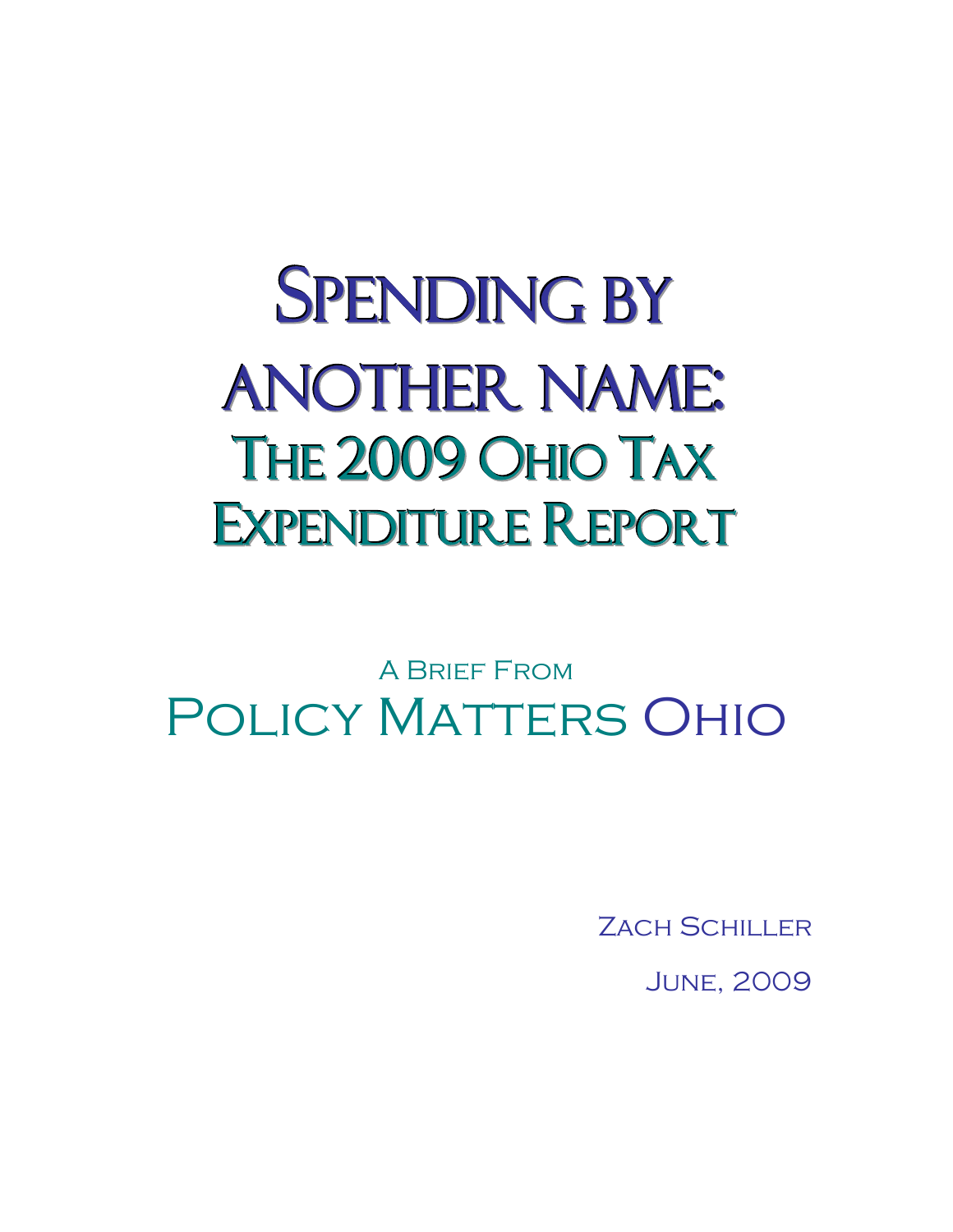## **Executive Summary**

As it struggles to approve a biennial budget, the Ohio General Assembly should closely examine the state tax expenditure report. Prepared by the Ohio Department of Taxation and sent to the legislature in February, this report examines credits, deductions and exemptions in the tax code that reduce the amount of revenue the state would otherwise receive.

The taxation department estimated that in both Fiscal Years 2010 and 2011, 122 such exemptions and credits amounted to more than \$7 billion in foregone revenue to the state's General Revenue Fund. "Tax expenditures result in a loss of tax revenue to state government, thereby reducing the funds available for other government programs," ODT noted in the report. "In essence, a tax expenditure has the same fiscal impact as a direct government expenditure." The report estimates foregone revenue, which is not necessarily what the state would get if a tax expenditure was repealed. Among its highlights:

- One exemption for banks, estimated at upwards of \$177 million each year, is worth more than their expected total corporate franchise tax;
- Ohioans with incomes over \$500,000 received \$10 million in Tax Year 2006 under the income-tax exemption for Social Security and railroad retirement benefits. The 687 retailers with sales tax collections of \$1 million or more got more in state discounts for such collections than the other 197,487 vendors.
- Business tax incentives that were transferred for use under the commercial activity tax are estimated to be much greater than projections made when the tax was created in 2005, though Policy Matters Ohio is conducting additional research to establish how much this represents real growth. Another CAT credit for companies with large, previous losses will add up to \$29 million in FY2011.
- The overall number of tax expenditures has fallen since the 2005 overhaul of Ohio's tax system, but new ones have replaced many of those that were eliminated. Overall, 70 exclusions amounting to \$3.7 billion a year are classified as business assistance and economic development.

Policy Matters Ohio has detailed in previous reports how tax expenditures do not receive the scrutiny that expenditures do, and has recommended the limitation of a dozen tax loopholes. These include ending the dealers in intangibles tax, which favors payday lenders and mortgage brokers over banks, and extending the sales tax to lobbying and debt collection services.

The General Assembly's conference committee should look to limit or eliminate unnecessary credits and exemptions. It should reexamine new or expanded tax credits and exemptions approved by the House and the Senate in their versions of the budget bill. If the full General Assembly approves any such measures, it should include sunset provisions so they expire in two years unless renewed. The legislature should set a phase-out date for all existing tax expenditures, and create a committee to make recommendations on which should be renewed.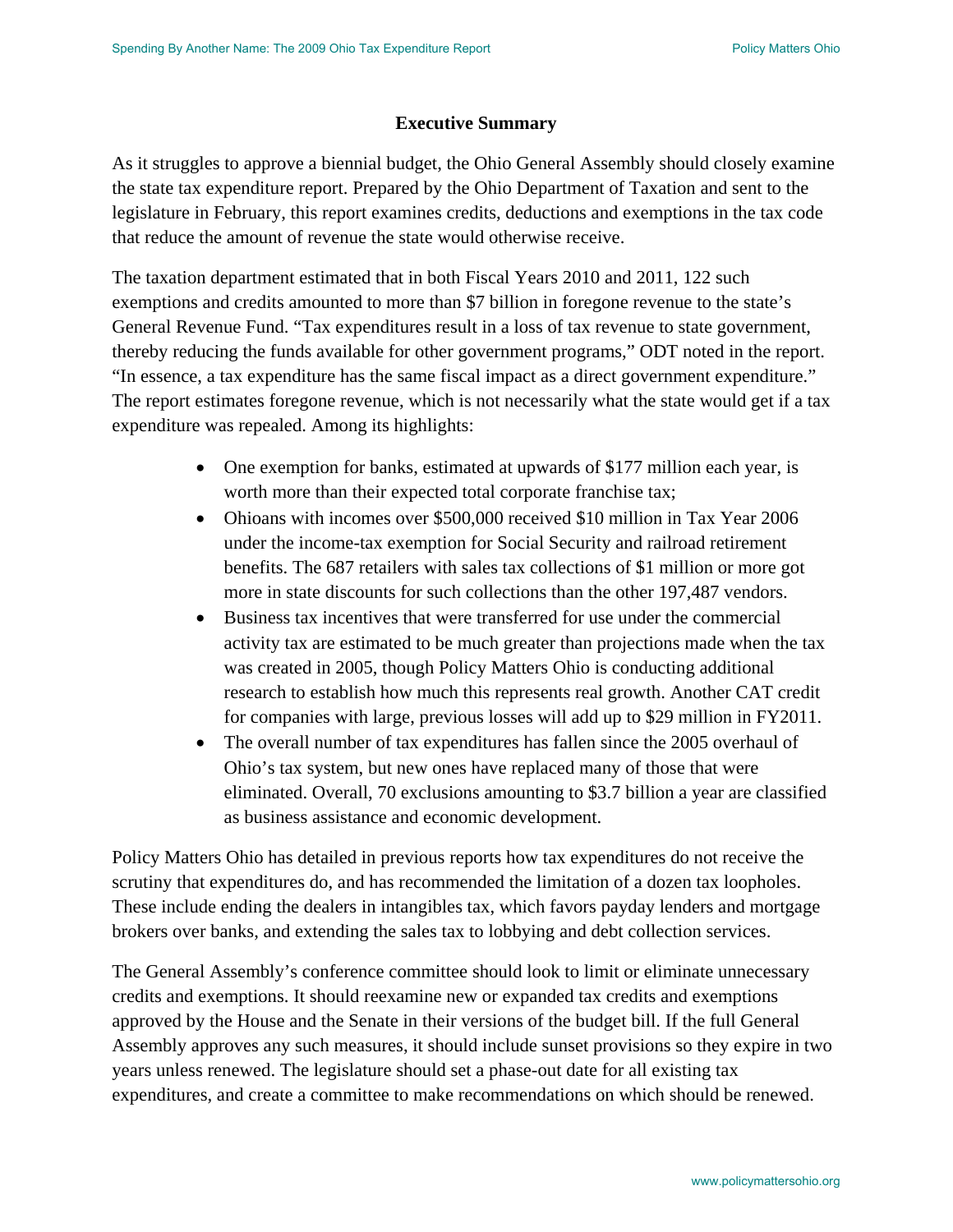## **Spending By Another Name: The 2009 Ohio Tax Expenditure Report**

A committee of senators and representatives from the Ohio General Assembly soon will be poring over the state operating budget, trying to figure out how to balance it. Another document presented by the governor at the same time as he proposed his budget, however, should also get their close attention: Book Two of the budget, the tax expenditure report. This biennial report, produced by the Ohio Department of Taxation, examines credits, deductions and exemptions in the tax code that reduce the amount of revenue the state would otherwise receive.

The taxation department estimated that in both Fiscal Years 2010 and 2011, 122 such exemptions and credits amounted to more than \$7 billion in foregone revenue to the state's General Revenue Fund (see table below). "Tax expenditures result in a loss of tax revenue to state government, thereby reducing the funds available for other government programs," ODT noted in the report. "In essence, a tax expenditure has the same fiscal impact as a direct government expenditure." $1$ 

The conference committee should closely review the report, and reduce or eliminate unneeded loopholes in its deliberations. It should reexamine proposed new or expanded tax credits and exemptions. If it does approve any such measures, it should include sunset provisions so they expire in two years unless renewed. And whether or not the General Assembly does so in the budget bill, it should set a phase-out date for all existing tax expenditures, and create a committee to make recommendations on which should be renewed. $2$ 

## **Table 1. Summary of Revenue Foregone**

| $_{\rm FY08}$   | FY09                               |                         | EVI1                         |
|-----------------|------------------------------------|-------------------------|------------------------------|
| \$6,915,800,000 | /,162,500,000<br>$\bigwedge$<br>۰D | 444,200,000<br>ـ∩<br>Δ. | 700,000<br>730<br>ሰጣ<br>ن 10 |

Source: Ohio Department of Taxation

<span id="page-2-0"></span> <sup>1</sup> State of Ohio, Executive Budget, Fiscal Years 2010 and 2011, Book Two, Tax Expenditure Report, Prepared by the Department of Taxation and Submitted to the 128<sup>th</sup> General Assembly by Governor Ted Strickland, February 2009, p. 1. The report is available at http://obm.ohio.gov/SectionPages/Budget/FY1011/ExecutiveBudget.aspx 2009, p. 1. The report is available at <u><http://obm.ohio.gov/SectionPages/Budget/FY1011/ExecutiveBudget.aspx></u><br><sup>2</sup> This report reviews the tax expenditure report. Policy Matters Ohio also has recommended reversing key elemen

<span id="page-2-1"></span>of the 2005 state tax overhaul to generate more revenue and increase the fairness of Ohio's tax system. See Policy Matters Ohio Legislative Briefing, *The 2005 Tax Overhaul, Business and Ohio's Economy,* available at [http://www.policymattersohio.org/TaxBriefing2009\\_0219.htm](http://www.policymattersohio.org/TaxBriefing2009_0219.htm)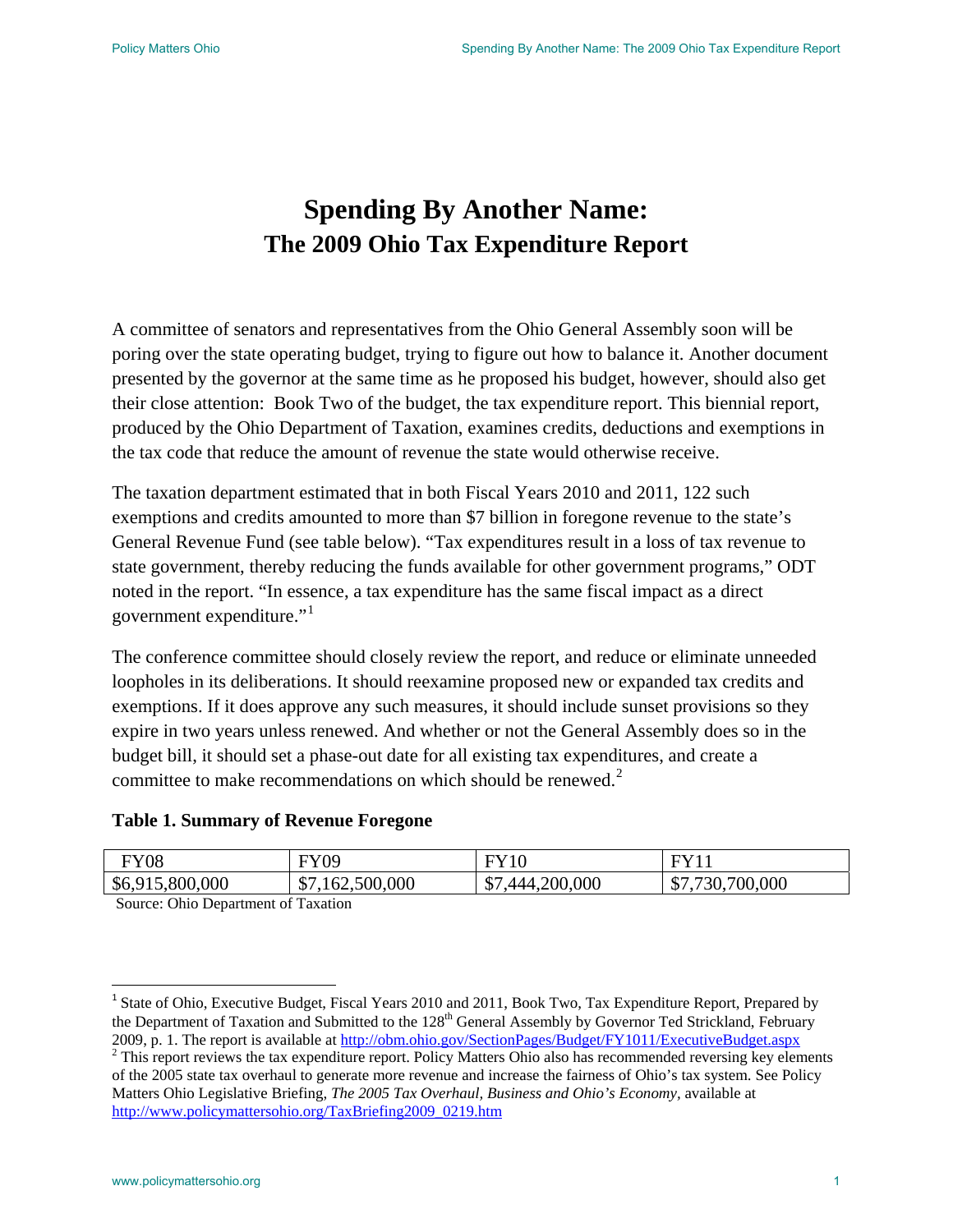This brief covers some of the highlights of this year's tax expenditure report, which include:<sup>[3](#page-3-0)</sup>

- 70 exclusions, accounting for about \$3.7 billion a year or nearly half of the foregone revenue, are classified as business assistance and economic development. Another 40 benefit individuals for a total of \$3 billion in  $FY11<sup>4</sup>$  $FY11<sup>4</sup>$  $FY11<sup>4</sup>$ . The remaining dozen tax breaks are worth nearly \$1 billion a year to public and nonprofit organizations.
- $\blacksquare$  One exclusion under the corporate franchise tax for goodwill, appreciation and abandoned property of financial institutions – accounts for a larger amount than the entire estimated amount the state is expected to collect in taxes from financial institutions both in FY2010 and FY2011, respectively. This exclusion, the  $11<sup>th</sup>$  largest of the 122 listed in the report, is projected at \$177.9 million in FY10 and \$186.8 million FY11, while the tax is expected to bring in less than \$170 million each year.<sup>[5](#page-3-2)</sup>
- Credits against the commercial activity tax will amount to \$481.6 million in FY11, compared to estimated tax collections of \$1.[6](#page-3-3)3 billion after credits.<sup>6</sup> Close to half of this is the CAT provision that companies only pay a flat \$150 amount on their first \$1 million of taxable gross receipts. However, altogether, there are 17 exclusions from the CAT. One rationale for the creation of this new tax in 2005 was that the two taxes it replaced, the franchise tax and the tangible personal property tax, were often abated or avoided. Yet the CAT already has nearly half as many credits and exemptions as the franchise tax accumulated over many decades.
- Four credits economic development incentives -- that were previously taken against the franchise tax but are now taken against the commercial activity tax are projected to grow in size to \$139.3 million in FY11, up from \$98.6 million in FY08. These include the job creation tax credit (\$101.5 million in FY11); the job retention tax credit (\$9.3 million); the credit for increased spending on research and development

<span id="page-3-0"></span> $3$  This year's report is not directly comparable to the one two years ago, as the department has changed the methodology it uses. ODT presents estimates in this report of "General Revenue Fund revenue foregone," or the benefits to recipients of the credits and exemptions. This is not necessarily the same as the amount that the state would receive in revenue if the exemptions were eliminated, and the department notes in bold-faced type that "the figures in this report do not represent the potential revenue gain from repeal of the tax expenditure." (p. 4) There may be a time lag before the full effect of repealing the tax expenditure shows up in state revenues, or recipients of the tax expenditures conceivably could behave differently because of the change. The department did attempt to estimate the effect of such behavioral changes in some instances. The current report also differs from the previous version in that it limits its estimates to the General Revenue Fund, instead of also reviewing the impact on local government funds.

<span id="page-3-1"></span><sup>4</sup> The report further breaks this down into \$888 million in health or education-related assistance to individuals, and \$2.11 billion in other fiscal assistance to individuals. See pp. 56-7

<span id="page-3-2"></span><sup>&</sup>lt;sup>5</sup> Estimates for corporate franchise revenue are from the governor's Executive Budget, Economic Overview and Forecast, p. B-12. For additional discussion of this tax break, see *Limiting Loopholes: A Dozen Tax Breaks Ohio Can Do Without*, Policy Matters Ohio, September 2008, p.6, available at <http://www.policymattersohio.org/LimitingLoopholes2008.htm> [6](http://www.policymattersohio.org/LimitingLoopholes2008.htm)

<span id="page-3-3"></span><sup>&</sup>lt;sup>6</sup> See Executive Budget, Economic Overview and Forecast, p. B-13 This estimate is probably high, as CAT receipts have come in below expectations this year.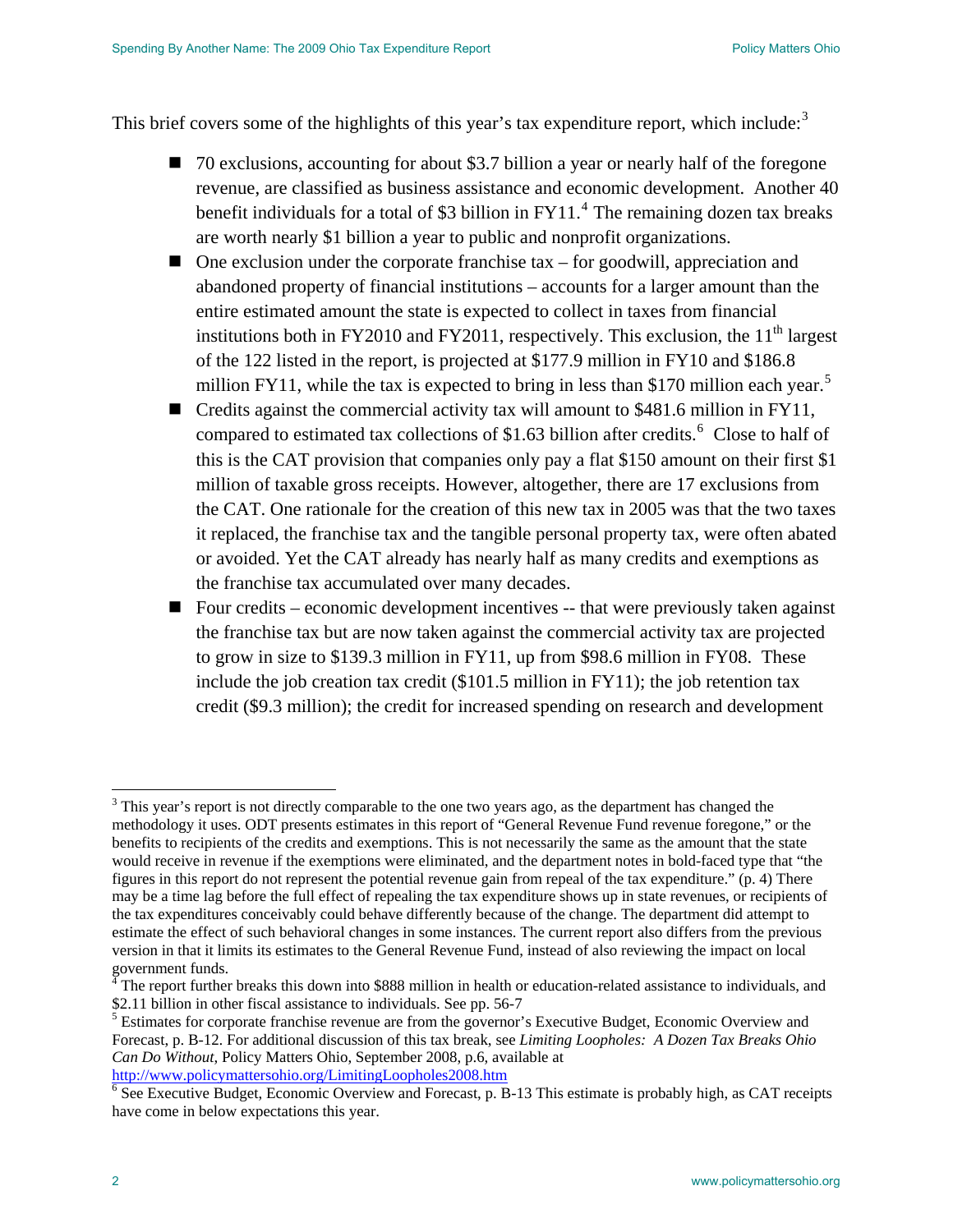(\$22.5 million) and R&D loan program credit (\$6 million).<sup>7</sup> The aggregate value of these credits is considerably higher than was estimated when the CAT was approved in 2005. Policy Matters Ohio is conducting additional research to establish how much this represents real growth, in part because the original estimates likely didn't take into account some of the job creation tax credits being given.<sup>8</sup> A fifth credit available against the CAT starting in calendar year 2010 allows companies with more than \$50 million in unused net operating losses prior to the enactment of the new tax to write them off against their CAT liabilities. This credit is expected to provide \$29 million in benefits in FY2011. This benefit is only available to large companies and was originally based on future profits they would earn. Now, they will get credit for past losses though they no longer will be taxed on their profits.

In the current report, the taxation department for the first time estimated how many taxpayers of different income levels are receiving certain credits, and how much they are getting. For instance, in Tax Year 2006, 527,846 Ohioans received the exemption for Social Security and railroad retirement benefits on their state income tax. This data reveals that 36,000 Ohioans with taxable income above \$150,000 received the exemption, which was worth \$45 million to them altogether. The 6,591 taxpayers with income above \$500,000 saved \$10 million that year because of the exemption.

ODT also found that big retailers account for the bulk of the 0.75 percent discount on the sales and use tax that vendors are granted. In the 2008 fiscal year, 687 vendors with sales tax collections of \$1 million or more accounted for more than \$28 million of the discounts received. The remaining 197,487 vendors collectively received \$22.6 million. Gov. Strickland, who unsuccessfully proposed restructuring the vendor discount two years ago, has attempted to do so again the upcoming budget. He proposed increasing the discount to 1.0 percent, capped at \$100 a month. However, neither the House nor the Senate included this provision in the versions of the budget they approved.

<sup>&</sup>lt;sup>7</sup> The taxation department learned too late for inclusion in the report that the total amount of R&D tax loan credits was only \$0.5 million in a recent year, so the estimate for that tax expenditure is probably too high. E-mail from Christopher Hall, February 10, 2009.

<sup>&</sup>lt;sup>8</sup> Altogether, the ODT now estimates the amount of the four credits at more than \$125 million in FY09, compared to the \$70 million it estimated earlier. See Enacted House Bill 66 tax law changes, Ohio Department of Taxation, October 2005. The credit for increased spending on research and development grew substantially, as companies were able to utilize more of it against the CAT than they had been against the franchise tax. Job retention tax credit claims also were higher than they used to be. While the amount of job creation tax credits also appears to have grown, Policy Matters Ohio is seeking additional data, as available numbers provide a contradictory picture. All these figures are estimates, based on certain assumptions, and the 2005 estimates were especially rough.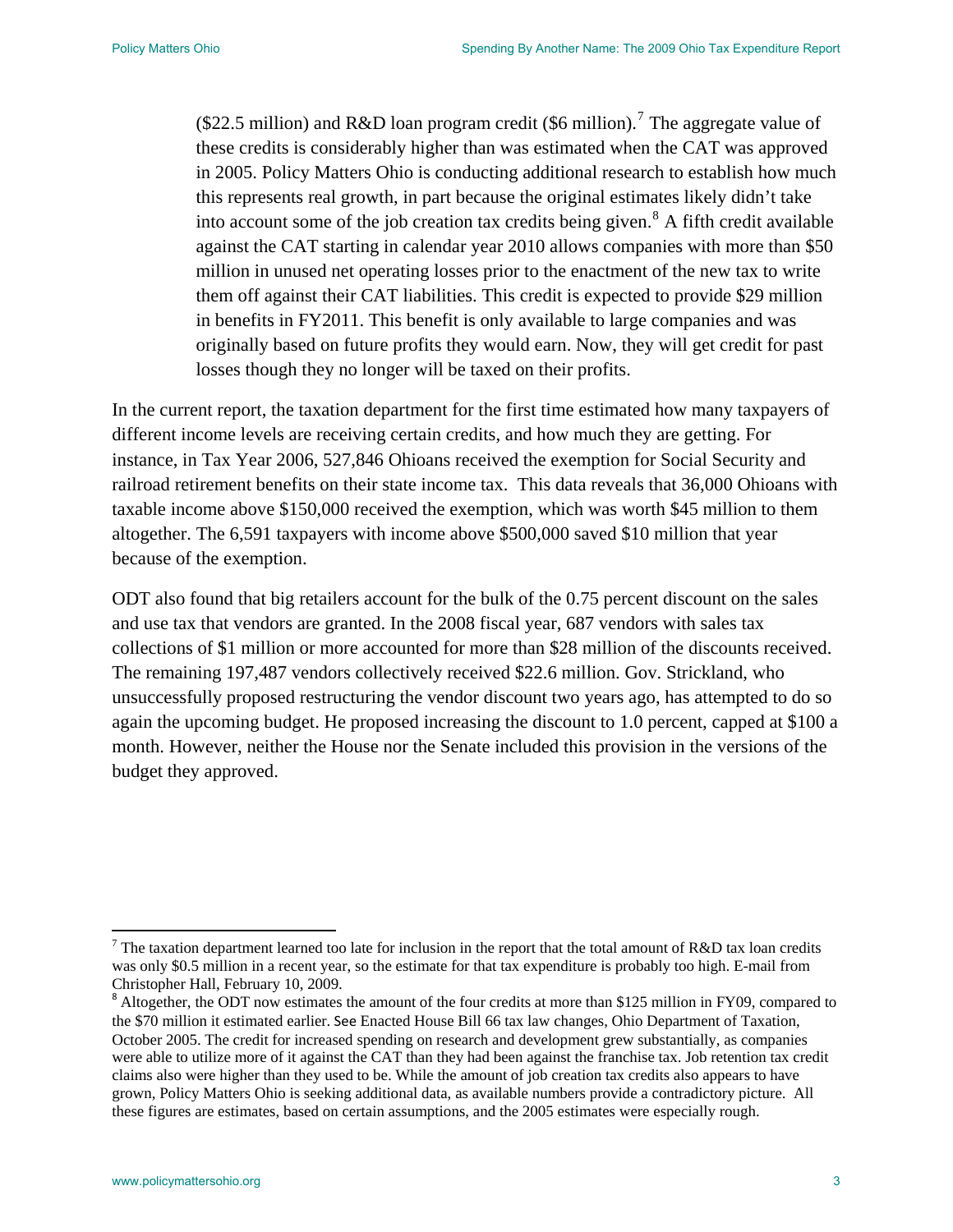The taxation department performed this valuable analysis on five tax breaks in the current report. This research should be expanded so that Ohioans can learn more clearly who is receiving benefits from other tax breaks as well.<sup>[9](#page-5-0)</sup>

The overall number of tax expenditures cited rose from 130 in FY2006-07 to 146 in the FY2008- 09 report and then fell to 122 in the FY20[10](#page-5-1)-2011 report.<sup>10</sup> This was largely because new credits were added with the creation of the commercial activity tax in 2005, while existing credits were eliminated with the phase-out this year of the corporate franchise tax for non-financial companies.[11](#page-5-2) Overall, the elimination of the franchise tax and its replacement by the CAT resulted in a net reduction of just 15 tax expenditures, not the 41 listed in the tax expenditure report just prior to 2005 tax overhaul.<sup>[12](#page-5-3)</sup>

By far the largest number of tax expenditures  $-54$  – apply to the sales and use tax. Altogether, such expenditures amount to \$5.0 billion in FY11. The sales tax also accounts for six of the eight largest tax expenditures, led by the exemption for tangible personal property used in manufacturing. There are 30 tax expenditures against the income tax. Table 2 on the next page shows the 20 largest tax expenditures in FY2011, as estimated by the taxation department. These each account for \$100 million or more in foregone revenue:

<span id="page-5-0"></span><sup>&</sup>lt;sup>9</sup> Texas requires this kind of distributional analysis before consideration of any tax bill by the legislature. See Jason Levitas, Nicholas Johnson, and Jeremy Koulish, *Promoting State Budget Accountability Through Tax Expenditure Reporting*, Center on Budget and Policy Priorities, April 2009, p. 29, available at [http://www.cbpp.org/files/4-9-](http://www.cbpp.org/files/4-9-09sfp.pdf) [09sfp.pdf](http://www.cbpp.org/files/4-9-09sfp.pdf)

<span id="page-5-1"></span> $\frac{10}{10}$  One tax expenditure is counted twice in the 2008-09 and 2010-2011 reports because it is listed under both the income tax and the commercial activity tax. Qualifying trusts created before 1972 may choose which of the two taxes to pay.

<span id="page-5-2"></span><sup>&</sup>lt;sup>11</sup> These tax expenditures technically still exist in Ohio law. A very small number of nonfinancial companies will continue to pay the franchise tax, but department said it expects "the revenue impact associated with the remaining regular corporate franchise tax expenditures will be extremely small," so it has excluded them from the report. See p. 32 of the tax expenditure report.

<span id="page-5-3"></span> $\frac{1}{2}$  One other franchise tax exemption, for credit unions, was shown in the 2005 report and eliminated in 2007 by ODT because credit unions wouldn't be subject to the tax even if this exemption were repealed. State of Ohio, Executive Budget, Fiscal Years 2006 and 2007, Book Two, Tax Expenditure Report, Prepared by the Department of Taxation and Submitted to the 126<sup>th</sup> General Assembly by Governor Bob Taft, February 2005.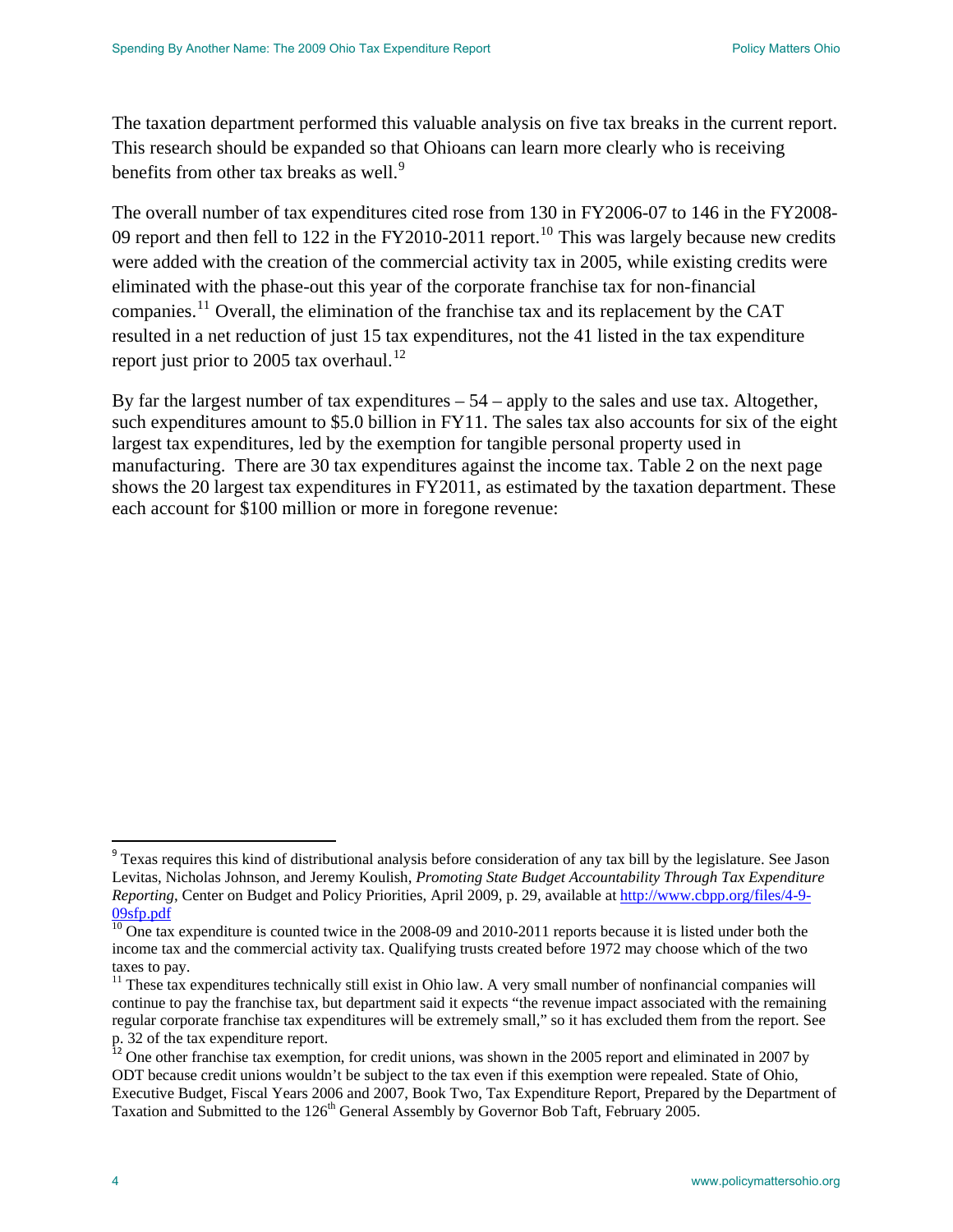|--|--|

| Top 20 Tax Expenditures, FY2011, by Foregone General Revenue Fund Revenue |                                                 |                                                                                  |                                                            |                              |  |  |
|---------------------------------------------------------------------------|-------------------------------------------------|----------------------------------------------------------------------------------|------------------------------------------------------------|------------------------------|--|--|
| Rank                                                                      | Type of tax against which<br>exemption is taken | <b>Tax expenditure description</b>                                               | Foregone FY2011<br><b>Revenue (millions of</b><br>dollars) | Originally<br><b>Enacted</b> |  |  |
| $\mathbf{1}$                                                              | Sales and use                                   | Property used primarily in manufacturing<br>tangible personal property           | 1,724.30                                                   | 1935                         |  |  |
| $\overline{2}$                                                            | Sales and use                                   | Sales of prescription drugs and selected<br>medical items                        | 696.9                                                      | 1961                         |  |  |
| 3                                                                         | Individual income                               | Personal, spousal, and dependent deduction                                       | 519.8                                                      | 1972                         |  |  |
| $\overline{4}$                                                            | Sales and use                                   | Building and construction materials and<br>services used in certain structures   | 435.5                                                      | 1959                         |  |  |
| 5                                                                         | Individual income                               | Social Security and railroad retirement<br>benefits                              | 362                                                        | 1972                         |  |  |
| 6                                                                         | Sales and use                                   | Sales to churches and certain other non-<br>profit organizations                 | 347.5                                                      | 1935                         |  |  |
| $\overline{7}$                                                            | Sales and use                                   | Sales of tangible personal property and<br>services to electricity providers     | 331.8                                                      | 2000                         |  |  |
| 8                                                                         | Sales and use                                   | Packaging and packaging equipment                                                | 230.4                                                      | 1961                         |  |  |
| 9                                                                         | Individual income                               | Joint filer credit                                                               | 225.2                                                      | 1973                         |  |  |
| 10                                                                        | Commercial activity                             | Exclusion of first \$1 million of taxable<br>gross reciepts                      | 222.8                                                      | 2005                         |  |  |
| 11                                                                        | Corporate franchise                             | Goodwill, appreciation, and abandoned<br>property of financial institutions      | 186.8                                                      | 1933                         |  |  |
| 12                                                                        | Sales and use                                   | Transportation of persons and property                                           | 177.4                                                      | 1935                         |  |  |
| 13                                                                        | Sales and use                                   | Tangible personal property used or<br>consumed in agriculture and mining         | 153                                                        | 1935                         |  |  |
| 14                                                                        | Individual income                               | \$20 personal exemption credit                                                   | 152.5                                                      | 1983                         |  |  |
| 15                                                                        | Individual income                               | Resident credit for income taxed by another<br>state                             | 141.1                                                      | 1972                         |  |  |
| 16                                                                        | Individual income                               | Retirement income credit                                                         | 135.1                                                      | 1983                         |  |  |
| 17                                                                        | Sales and use                                   | Sales to the state, its political subdivisons<br>and certain other states        | 129.3                                                      | 1935                         |  |  |
| 18                                                                        | Sales and use                                   | Value of motor vehicle trade-ins                                                 | 120.2                                                      | 1981                         |  |  |
| 19                                                                        | Sales and use                                   | Tangible personal property used directly in<br>providing public utility services | 117.6                                                      | 1935                         |  |  |
| 20                                                                        | Commercial activity*                            | Job creation credit                                                              | 101.5                                                      | 1993                         |  |  |

\*This credit also is available against the individual income tax. It became available against the CAT instead of the corporate franchise tax in Fiscal Year 2009.

Source: Ohio Department of Taxation, Policy Matters Ohio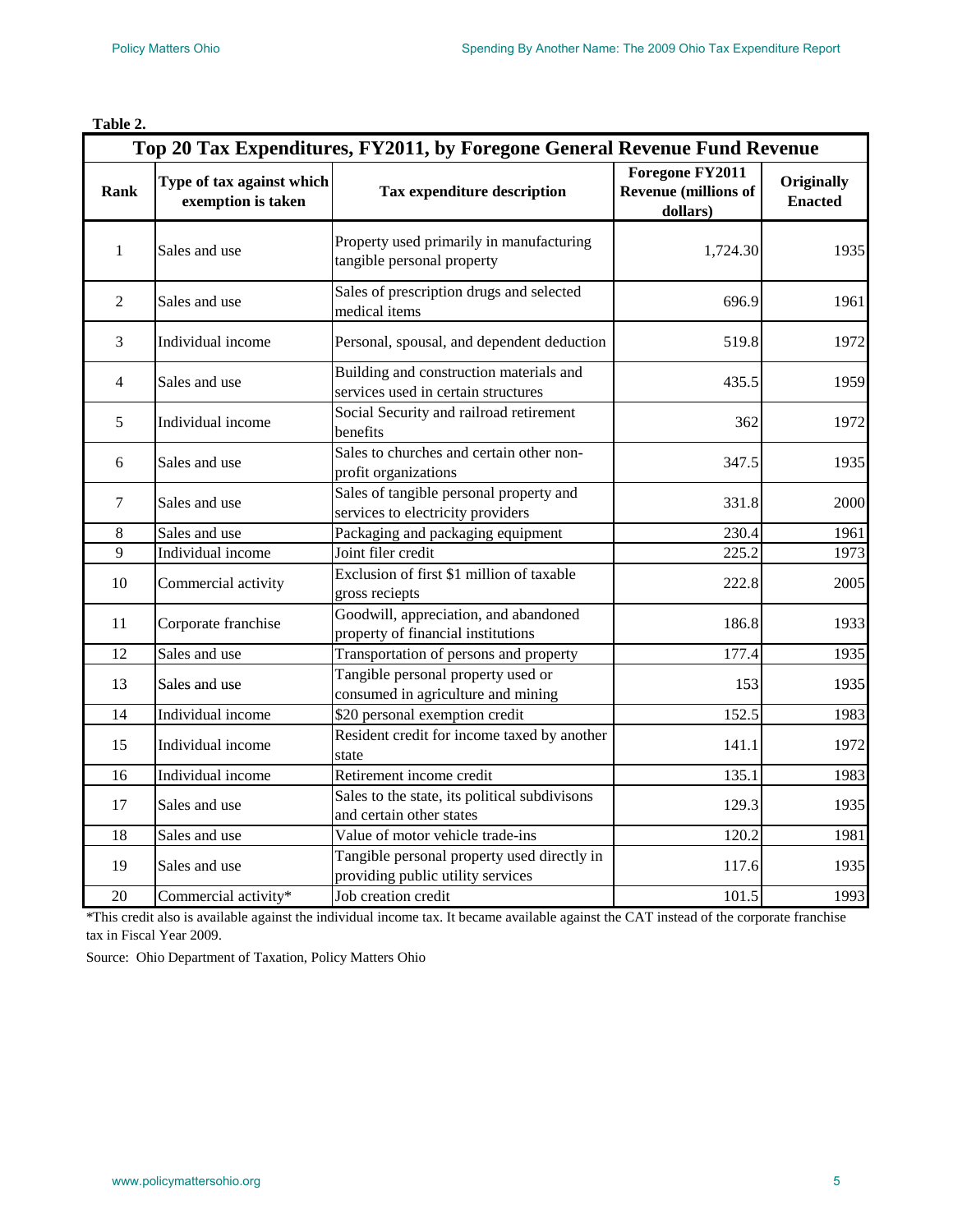The report shows four new credits added by the last General Assembly. Two were on the sales tax, one on flight simulators and the other on services and materials used to maintain and repair aircraft (this was subsequently expanded). Two were on the income tax, covering organ donation and military retirement income. The legislature repealed a provision that had allowed consumers to buy up to \$300 a month in cigarettes from states with lower taxes and not have to pay the difference. Four tax expenditures were revised: The historic structure rehabilitation credit and the child adoption credit on the income tax, and the sales-tax exemptions on motor vehicles sold in Ohio to nonresidents and for tangible personal property used in electronic publishing. Not all of the tax expenditures identified in the report are substantial: 31 are worth less than \$1 million a year.

In light of the state's budget problems, tax cuts that will reduce state and local business taxes by \$1 billion or more a year, and research indicating the ineffectiveness of business tax incentives,  $^{13}$  $^{13}$  $^{13}$ the conference committee also should reexamine expanded and new tax credits that were approved by both the House and the Senate. These include expansion of the job creation and job retention tax credits and creation of new incentives for film production and "new markets." If any new or expanded credits are approved, they should include sunset provisions so they will expire unless reauthorized by the next General Assembly. A number of states do a regular review of tax expenditures.<sup>[14](#page-7-1)</sup>

Policy Matters Ohio has detailed in two previous reports how tax expenditures permanently ensconced in the tax code do not receive the regular scrutiny that expenditures do, even though they also come out of the state's pocketbook and affect its ability to finance its activities.<sup>[15](#page-7-2)</sup> For example, the largest tax expenditure, the sales and use tax exemption for machinery, equipment, supplies and fuel used in manufacturing, has not been closely reexamined since it was overhauled in 1990. It is worth more than \$1.7 billion a year, according to the tax expenditure report. This prevents multiple taxation of the same goods and is employed in some form by most states that have sales and use taxes. However, the sheer size of this expenditure means it should be scrutinized more often.

The curtailment of some tax expenditures – such as the sales tax exemption on prescription drugs and medical supplies -- is neither likely nor desirable. However, others should be scrapped. In a

<span id="page-7-0"></span><sup>&</sup>lt;sup>13</sup> See, for instance, Robert G. Lynch, *Rethinking Growth Strategies: How State and Local Taxes and Services Affect Economic Development*. Economic Policy Institute (Washington, D.C.), 2004; Yoonsoo Lee, *Geographic Redistribution of U.S. Manufacturing and the Role of State Development Policy*, Federal Reserve Bank of Cleveland, Working Paper 04-15, December 2004, p. 5, and Richard G.Sheridan, Richard G., David A. Ellis and Richard Marountas, *Taxing Issues, Implications of Tax* 

<span id="page-7-1"></span>*Expenditures on Ohio's Revenue System*, Federation for Community Planning, October 2002, p. 8. <sup>14</sup> See *Exempt from Scrutiny: Tax Breaks in Ohio*, February 2007, p.12, available at [http://www.policymattersohio.org/ExemptFromScrutiny2007.htm 15](http://www.policymattersohio.org/ExemptFromScrutiny2007.htm) See *Exempt from Scrutiny: Tax Breaks in Ohio,* February 2007, and *Limiting Loopholes: A Dozen Tax Breaks* 

<span id="page-7-2"></span>*Ohio Can Do Without*, September 2008. The taxation department noted in the current tax expenditure report: "Unless there is a pre-existing termination date, the expenditures may remain in effect indefinitely with little or no scrutiny by policy makers." Tax expenditure report, p. 1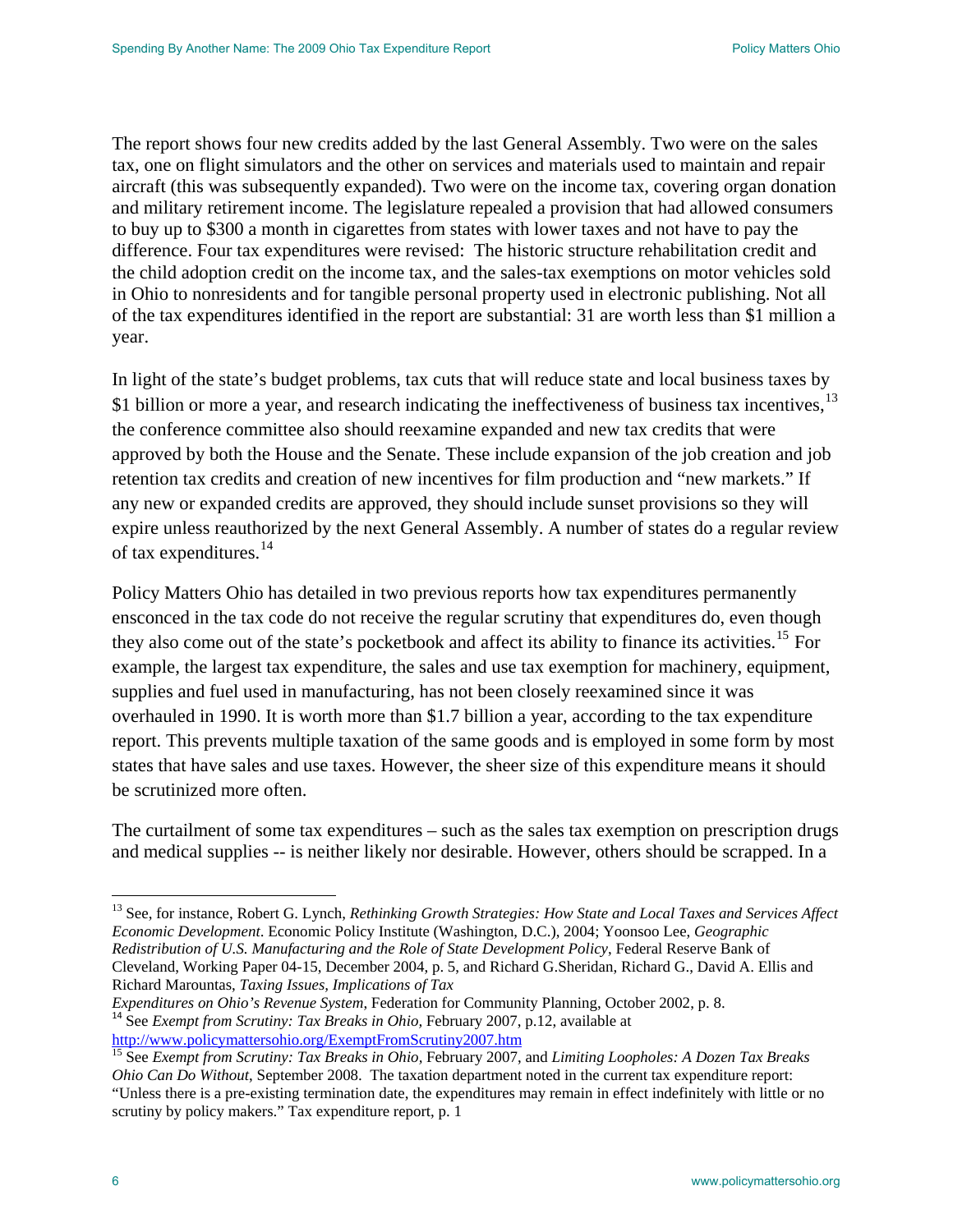report last year, Policy Matters Ohio identified a dozen tax loopholes that should be eliminated or limited. These include such tax breaks as:

- $\blacksquare$  The dealers in intangibles tax, an obsolete tax whose elimination has been recommended by two state-commissioned studies on the tax system. This tax allows payday lenders and mortgage brokers to pay a lower tax rate than banks do under the franchise tax.
- The 2006 loosening of the residency test, which allows many affluent individuals to avoid paying the Ohio income tax;
- Three state-financed programs that allow even the wealthiest Ohio homeowners to reduce their property taxes; $^{16}$  $^{16}$  $^{16}$
- Special-interest breaks for industries and companies, such as the sales-tax exemption on new warehouse machinery and equipment for retailers that ship most of their product out of state.<sup>[17](#page-8-1)</sup>

Beyond a review of tax expenditures for the FY2010-11 budget, the General Assembly should set a date for the phase-out of all tax expenditures identified in the latest report and create a committee to make recommendations on which ones should be renewed.

The tax expenditure report is not a comprehensive list of tax breaks. It does not cover services such as lobbying and debt collection that could be covered under the sales tax, or the amount of tax that nonprofit organizations such as hospitals avoid because they are not subject to the commercial activity tax. Those elements of the tax code that are considered to be an inherent part of the tax base are not listed.[18](#page-8-2) In one instance, a refundable tax credit to defray losses of lenders under a state venture capital program, the department said it had no data to make an estimate.<sup>[19](#page-8-3)</sup>

Many of the estimates are approximations, based on ODT analysis of available statistics and reasonable assumptions. In some cases, including the largest tax expenditure, the department has used the same figure for all four years when clearly the amount will not remain identical during that whole period. Christopher Hall of the department's Tax Analysis Division explains that the department did so rather than assume a particular economic growth rate in a volatile economy. The department reduces its estimates if it finds overlapping tax expenditures, in which another tax expenditure is available to the taxpayer for the same item or activity.[20](#page-8-4)

<span id="page-8-0"></span> <sup>16</sup> For details on one of these programs, see "Targeting Homestead Exemption Would Save Ohio \$118 Million a Year," Policy Matters Ohio, June 2007, available at

[http://www.policymattersohio.org/pdf/HomesteadExemptionRelease2007\\_0606.pdf](http://www.policymattersohio.org/pdf/HomesteadExemptionRelease2007_0606.pdf)<br><sup>17</sup> See *Limiting Loopholes* for details on these tax breaks.

<span id="page-8-2"></span><span id="page-8-1"></span><sup>&</sup>lt;sup>18</sup> See pp. 2-3 of the report for an explanation of how tax expenditures are defined. The four basic criteria are: That the item reduces, or has the potential to reduce, one of the state's General Revenue Fund taxes; that it would have been part of the defined tax base; that it is not subject to an alternative tax, and that it is subject to change by state legislative action. The taxation department includes the commercial activity tax though it does not contribute directly to the GRF, as the GRF is responsible for covering any shortfalls should CAT revenues be insufficient, and if any CAT tax expenditure were repealed, the GRF would benefit.

<span id="page-8-4"></span><span id="page-8-3"></span><sup>&</sup>lt;sup>19</sup> See 2009 tax expenditure report, p. 32. An expansion of this credit is being considered in the state budget bill. <sup>20</sup> See 2009 tax expenditure report, p. 3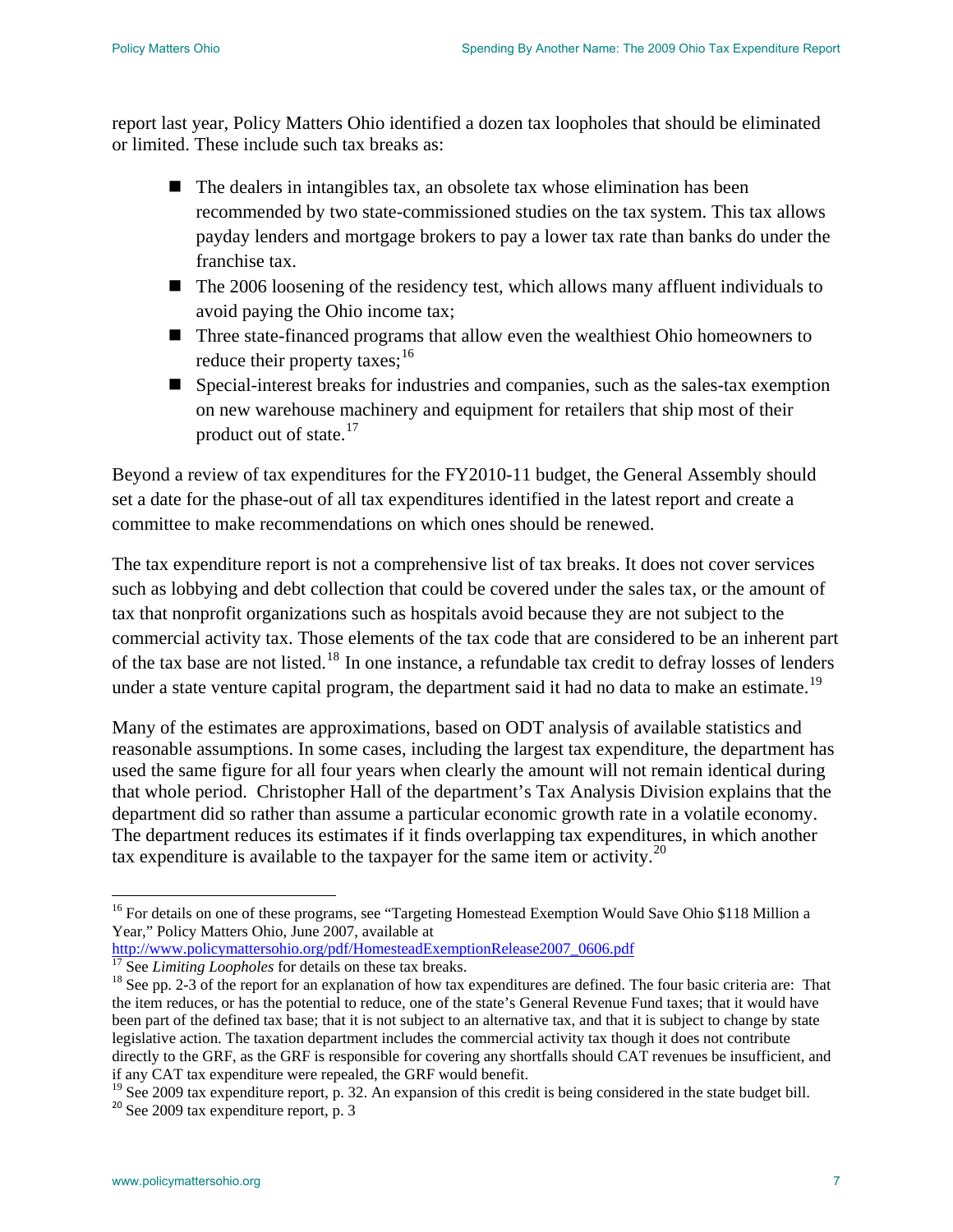Despite its limitations, the tax expenditure report is an important document that is included in the governor's budget by statute.<sup>[21](#page-9-0)</sup> Legislators should use it as they formulate the next budget.

<span id="page-9-0"></span> $21$  Ohio Revised Code, Section 107.03(F). Policy Matters Ohio made a number of recommendations on how the report could be improved in *Exempt from Scrutiny*, pp. 13-4.